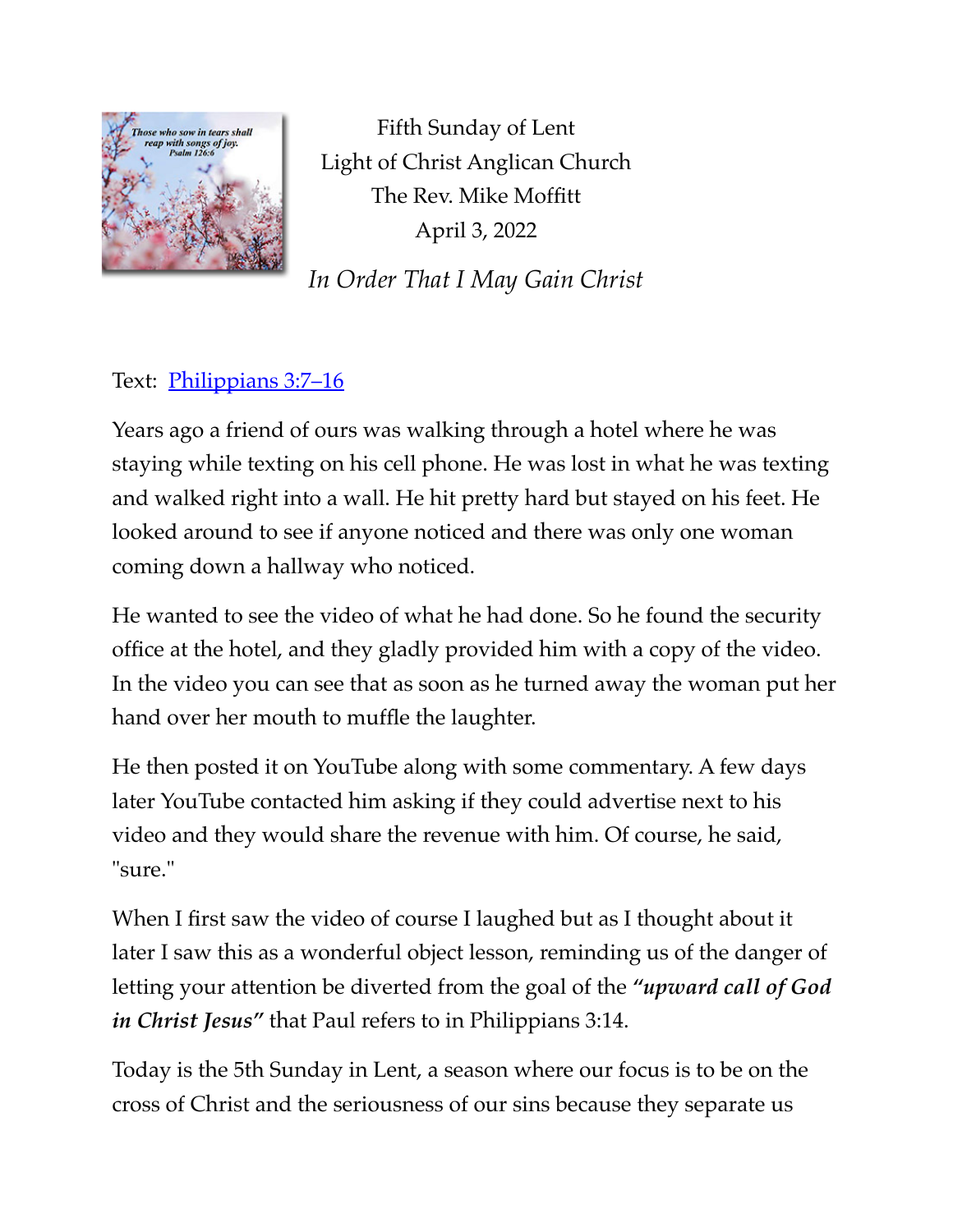from the holiness of God. Today we will be focusing on our passage from [Philippians 3](https://www.biblegateway.com/passage/?search=Philippians+3:7%E2%80%9316&version=ESV), primarily on verses 12–16.

In other sermons I have shared that years ago [Philippians 3:7–11](https://www.biblegateway.com/passage/?search=Philippians+3:7-11,John+21:1-14&version=ESV) had a major impact on me as I focused on the need to know more of Christ in my life. I was moved that Paul saw the loss of all things, which in his case was his role as a Pharisee, his reputation in the synagogue, his family and most of his Jewish friends, and of course his safety. In other words, everything that he once held dear and as of first importance.

I wondered why he would consider all that as rubbish (which is actually translated as excrement or dung) in comparison to what he had gained in Christ? What had he gained in Christ? What changed his mind?

This is what I wanted to know, not just intellectually, but way down deep in my soul and it was his prayer that floored me. I understood why he would want to know Christ in the power of the resurrection, that made perfect sense, who wouldn't? But to be like Christ in his sufferings and death? Why would he want that? I felt the Holy Spirit reminding me of Paul's encounter with Jesus on the road to Damascus, where he intended to arrest the Christians there and throw them into prison. Acts 9:3–6 reminds us what happened,

*Now as he went on his way, he approached Damascus, and suddenly a light from heaven shone around him. And falling to the ground, he heard a voice saying to him, "Saul, Saul, why are you persecuting me?" And he said, "Who are you, Lord?" And he said, "I am Jesus, whom you are persecuting. But rise and enter the city, and you will be told what you are to do."*

Paul had been a faithful Pharisee, zealous for the law of God, which is why he persecuted those in the church, whom he felt had turned away from the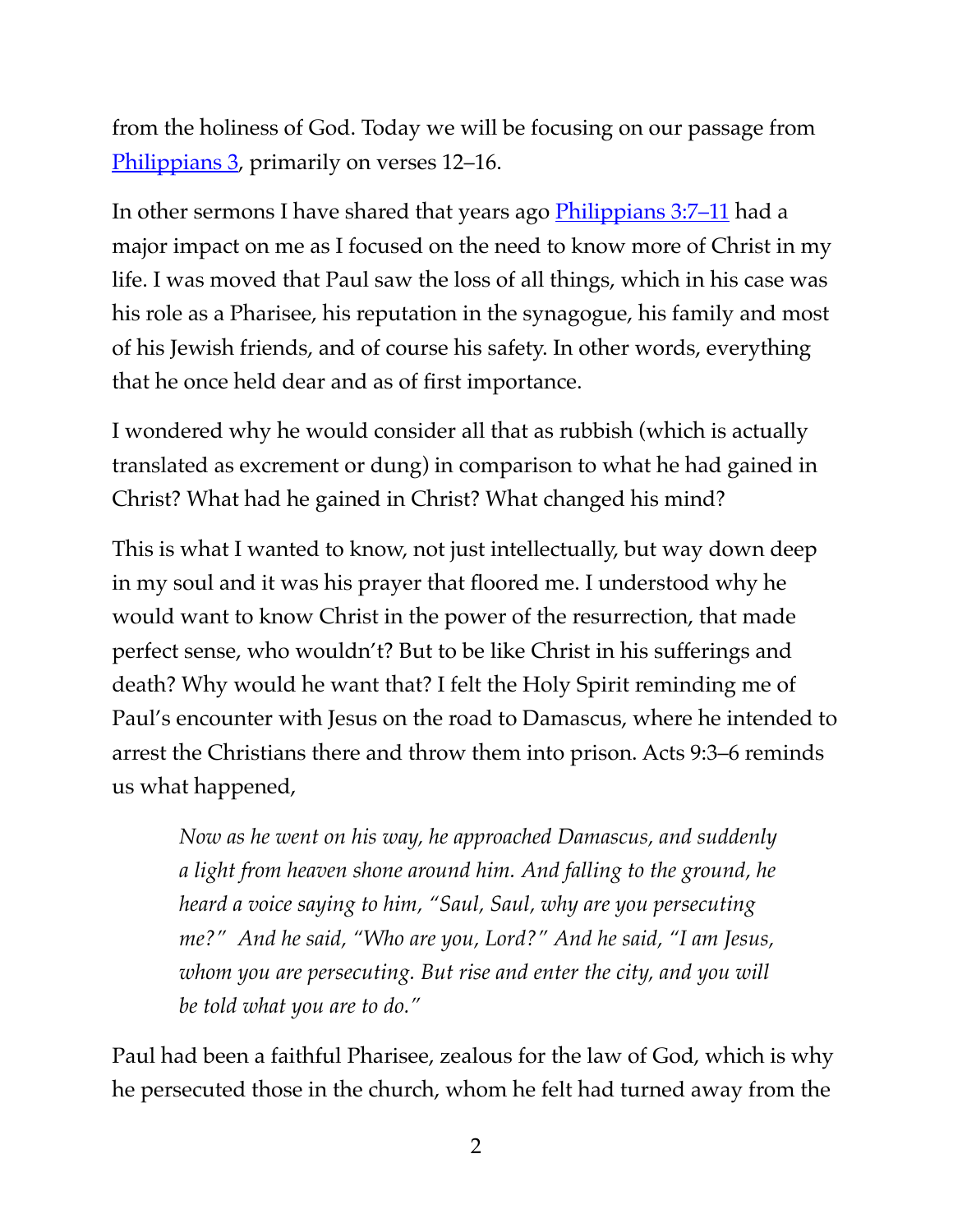law of God and were blaspheming. In Philippians 3:6 he writes concerning his former life, *"as to zeal, a persecutor of the church; as to righteousness under the law, blameless."* In Christ, Paul moved from "behavioral righteous" where he had hoped to gain an advantage with God by keeping the law, to "positional righteousness" given by God to those who come to Christ by faith alone. Now he would be seen by God as righteous because of Christ's righteousness.

For all his striving to be righteous according to the law, Paul had yet to meet the one who had given the law to Israel. The encounter that Paul had with Jesus that day changed everything in his life, even to the point that he was willing to suffer and die for the glory of Christ. Whatever he would suffer was worth it because of what it meant to him to encounter Jesus, so that he could say, *"becoming like him in death, that by any means possible I may obtain the resurrection from the dead."*

Years ago I began praying the same prayer as Paul because I wanted to encounter Jesus in the same way that Paul did. I reasoned that it didn't matter what it cost me if I could encounter the resurrected Lord, the creator of all things. If measured by outward righteousness Paul seemed to be a man of God, zealous for the law of God. Within Judaism Paul seemed completely sold out to God.

I couldn't claim that but I knew that if measured by outward righteousness I was a dead man walking. However, I found out that I could never be righteous enough to earn my way into God's presence, nobody could. Trying and failing over and over again drove me crazy because I assumed that my guilt made God despise me. I had missed the point of the cross. I needed an encounter with him, that would set me free from guilt and shame and change me into the man Jesus wanted me to be.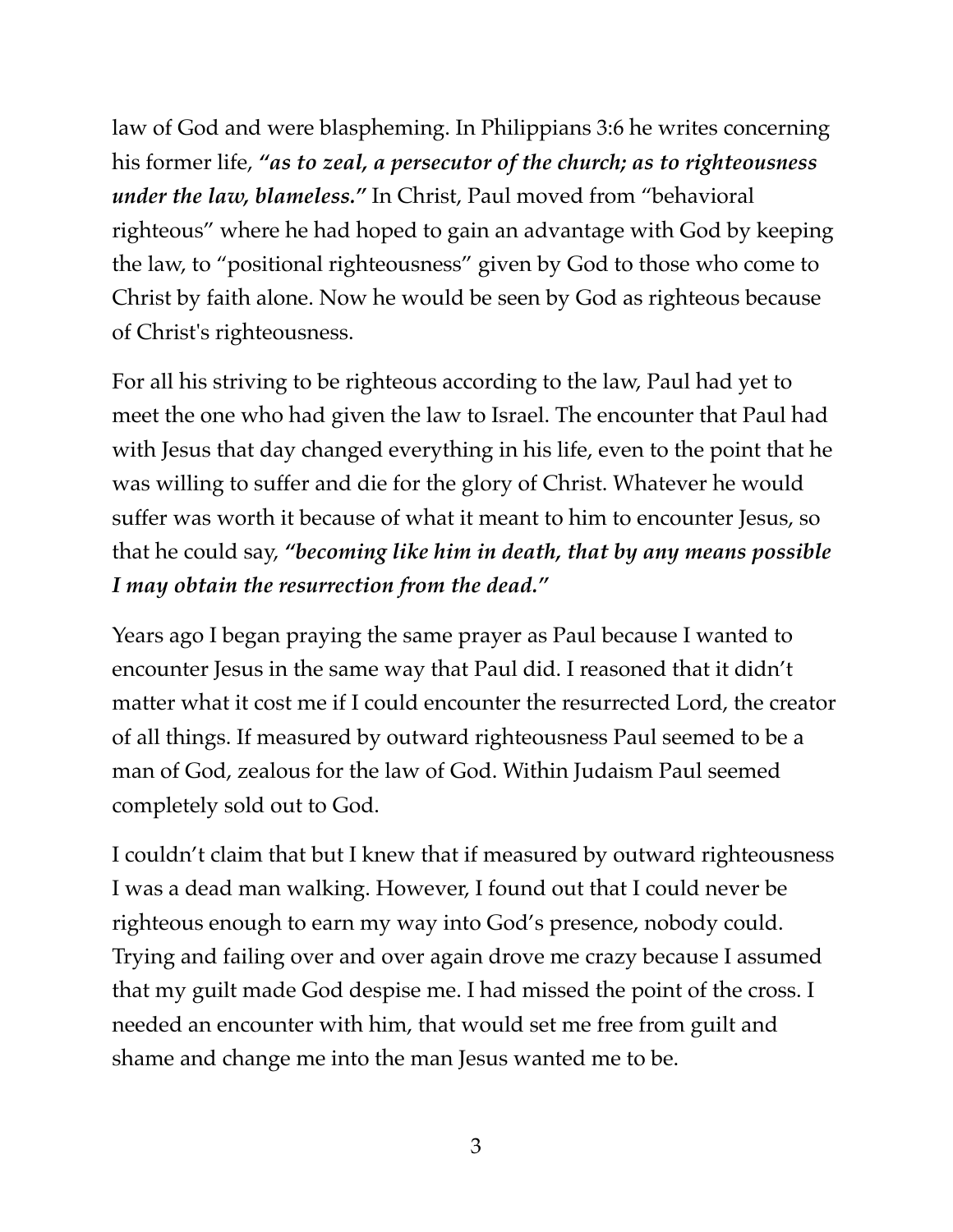In this I discovered that the ultimate goal is not to be able to keep the rules but to intimately know the one who created us. What God has for us in Christ is far more personal and wonderful than just woodenly keeping the law. It's having an encounter with the lawgiver who changes the law from a burden to a joy. Instead of a heavyweight that is far too heavy a burden to carry, it changes us so that we see it as the way to live in joy and peace with the Master.

Paul found that his righteousness would never be enough, but through faith he could be acquitted and set free because of Christ's righteousness. Coming to that understanding changed everything for Paul and it's still changing everything for me.

Paul was not saying that everything would now be all rosy (all glory without pain), but neither did he know anything of the rather gloomy stoicism that is often presented by many as the life of Christians in historic Christianity. I have had people tell me that they believed that Christianity took all the fun out of life. That wasn't Paul's experience nor is it mine.

I recently watched a video series on the lives and teachings of the Puritans, who were a religious reform movement in the late 16th and 17th centuries. The series is entitled, *Puritan: All of Life to the Glory of God*. What initially attracted me to the series was the tagline advertising it.

If you think the Puritans are defined by scarlet letters and witch burnings, you really don't know these physicians of the soul.

I became acquainted with many Puritan writers like Thomas Watson, Jonathan Edwards, John Owen, Richard Sibbs, John Bunyan, Thomas Goodwin, and many more. What I found were men of God who had a passion and dedication to God and therefore His Word was more precious than gold. They had such joy in their relationship with Jesus Christ and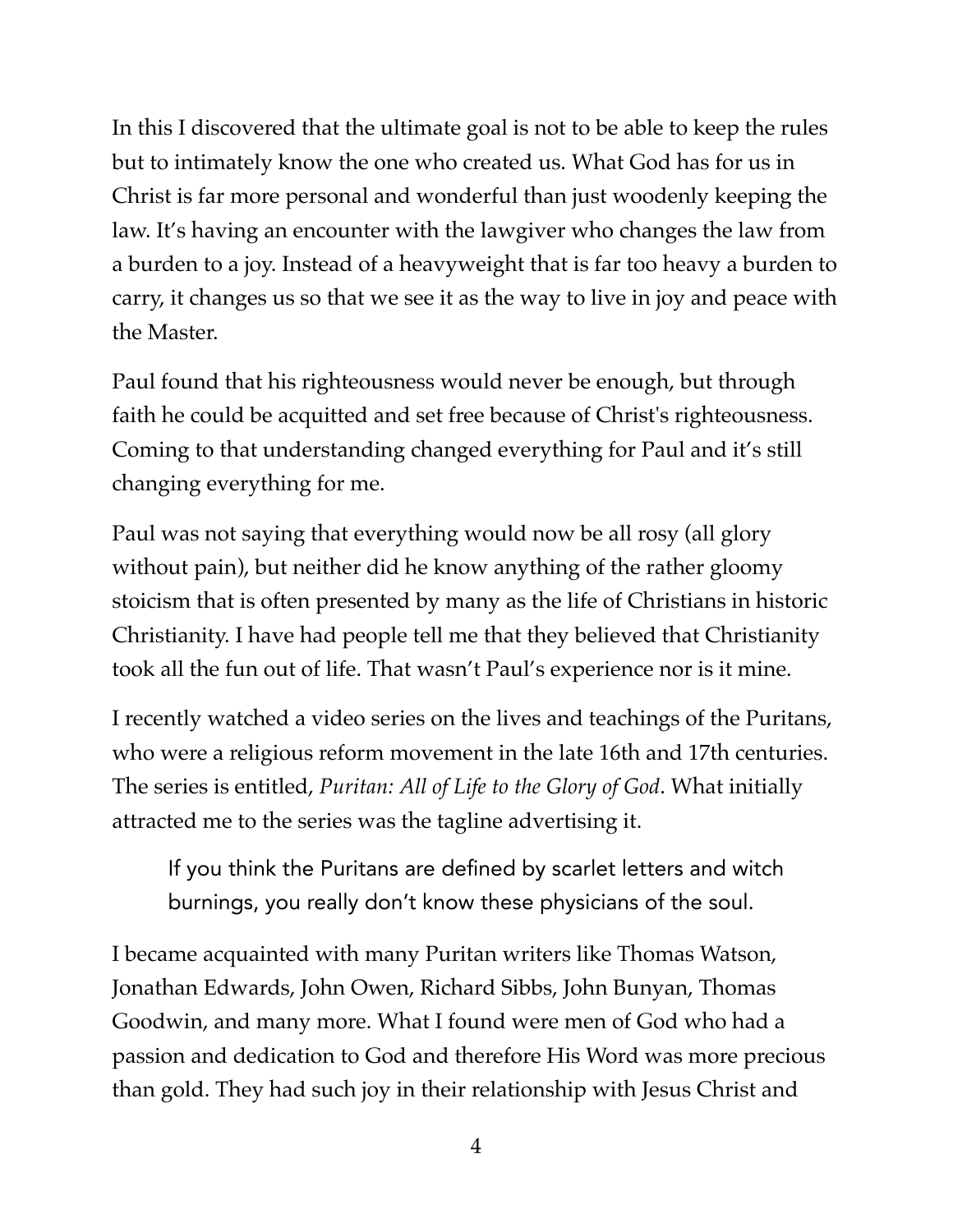they were instrumental in teaching the truth and purity to be found in God's Word. They were instrumental in showing how all of life is to be lived to the glory of God.

They discovered along with the Apostle Paul that life lived in the power of Christ's resurrection was the greatest reality for the life of the Christian. Paul was so convinced of what happened on the cross of Christ by the encounter that he had with the Risen Lord on the Damascus Road. He came to understand that Christ's resurrection guaranteed his own. He could throw himself into the present with a kind of holy abandon, full of rejoicing and thanksgiving; not because he enjoyed suffering, but because Christ's resurrection had given him a unique perspective on present suffering, as well as an empowering presence whereby the suffering was transformed into intimate fellowship with Christ himself.

For Paul the Christian life was not simply a matter of salvation and ethics but was ultimately about knowing Christ. Even in the resurrection, Paul's sole focus was not on the life to come, but all his focus and efforts were on the prize of knowing Christ Jesus himself and making Him known to others. In our passage he admitted that this was his journey, as it should be for all who call themselves Christ-followers. However, it would be a lifelong struggle in this fallen world, but it was worth it.

So with that background let's turn to **Philippians** 3:12–14,

*Not that I have already obtained this or am already perfect, but I press on to make it my own because Christ Jesus has made me his own. Brothers, I do not consider that I have made it my own. But one thing I do: forgetting what lies behind and straining forward to what lies ahead, I press on toward the goal for the prize of the upward call of God in Christ Jesus.*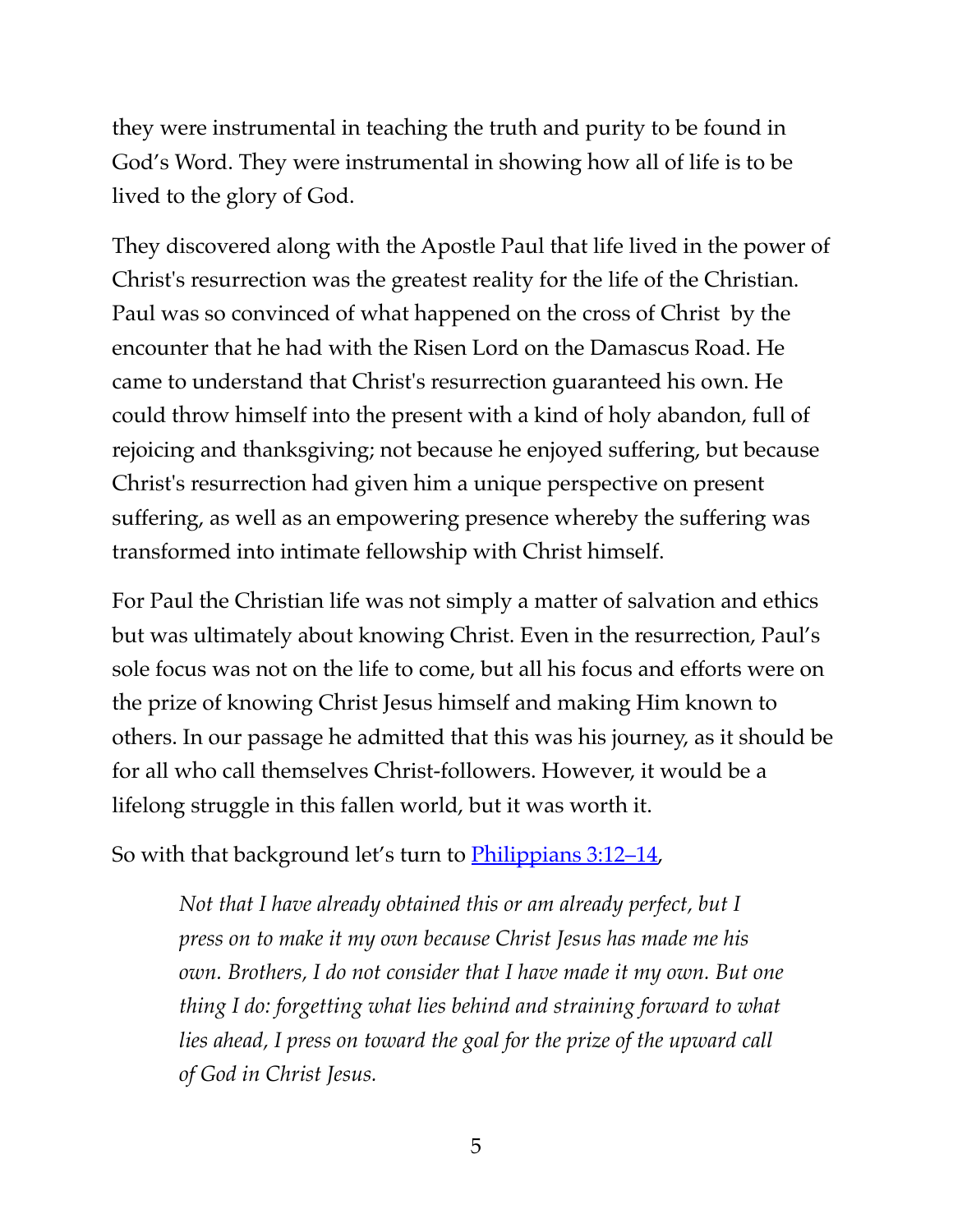As many of you know, during this Lenten season we have the Tuesday night Lenten Soup Suppers. It's a great time of fellowship around different wonderful offerings of soup provided by different people each week. In our Lenten study we have been considering the imagery and reality of "the Mountains of God." Last week we looked at the invitation to Moses to enter the "glory of God" within the cloud that descended on Mount Zion in [Exodus 24:15–18](https://www.biblegateway.com/passage/?search=Exodus+24:15%E2%80%9318&version=ESV). It's such a compelling story because God didn't invite Moses to come into His presence because he was so righteous, but that he had made a burnt offering to the Lord for sin and a peace offering, a fragrant aroma to God in preparation for entering God's holiness within the cloud of glory. Moses offered this sacrifice because he knew that he would be approaching the great "I Am."

Moses alone entered the cloud as Israel's representative and the mediator of the covenant made with God on behalf of Israel. Of course all this would point to Christ's death, resurrection, and ascension back to the Father where He lives as the mediator of a better covenant.

Paul understood this and found his hope in the resurrection and Lordship of Jesus Christ, as should we.

Often there can be the tendency to assume that at this point in Paul's ministry he had arrived at a level of maturity and strength that made him the constant victor over sin and temptation. He is reminding his reader that nothing could be further from the truth.

In 2 Corinthians 1:8 Paul wrote,

*for I do not want you to be unaware, brothers, of the affliction we experienced in Asia. For we were so utterly burdened beyond our strength that we despaired of life itself.*

Later in the same letter he would write in 2 Corinthians 4:7–11,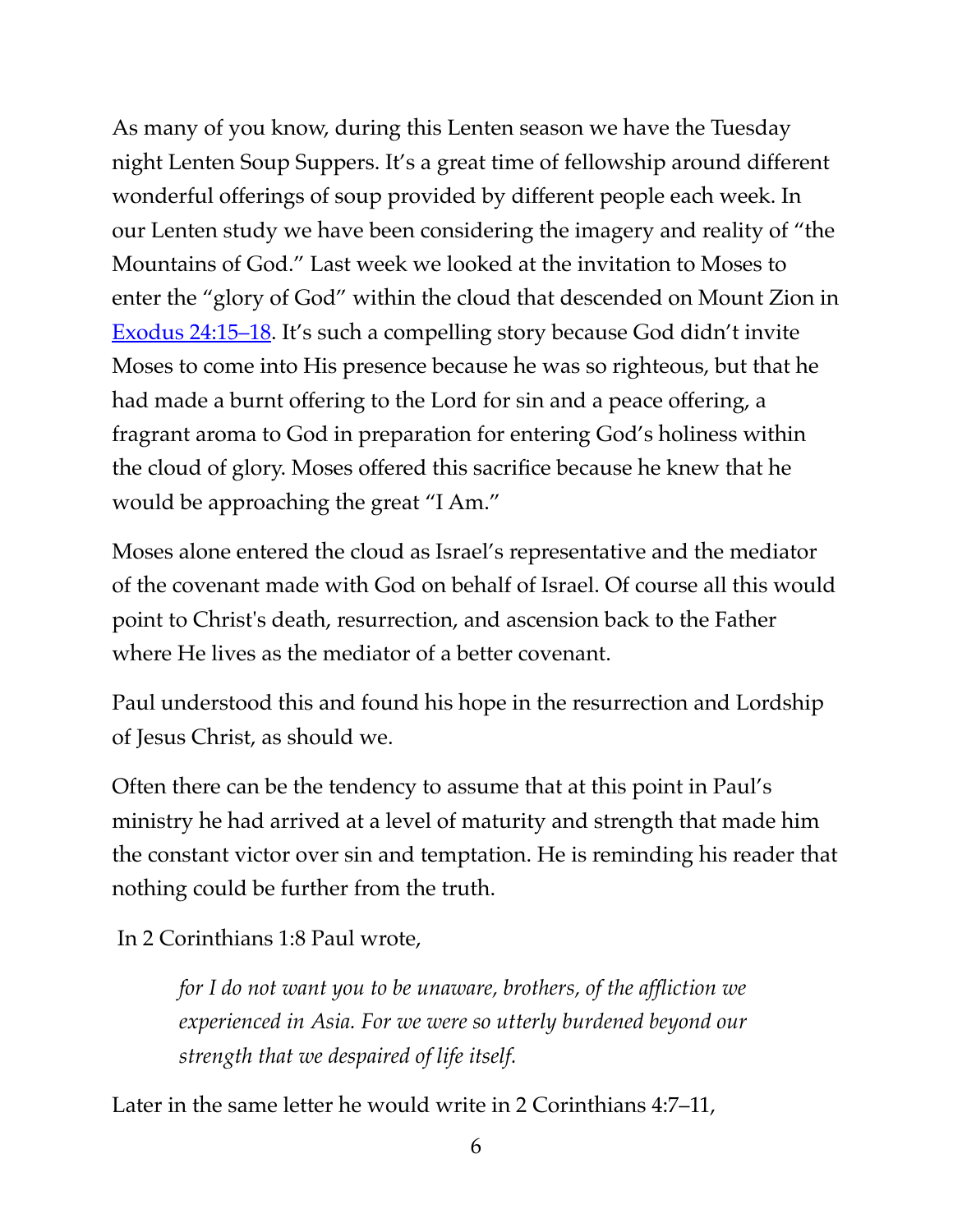*But we have this treasure in jars of clay, to show that the surpassing power belongs to God and not to us. We are afflicted in every way, but not crushed; perplexed, but not driven to despair; persecuted, but not forsaken; struck down, but not destroyed; always carrying in the body the death of Jesus, so that the life of Jesus may also be manifested in our bodies. For we who live are always being given over to death for Jesus' sake, so that the life of Jesus also may be manifested in our mortal flesh.*

Paul needed Jesus and the power of the Holy Spirit to accomplish in him all that God had commanded, just like you and me. He grew weary of the struggle; he felt the pain of suffering even to the point that he wanted to be done with all of it and simply go home to be with the Lord. He grew impatient with those in the church who were not willing to lay down their lives for the sake of Christ's glory and honor. I have no doubt that at times he cried out to God, "I'm done with it. I can't take this anymore!"

You have to ask the question, "Why would Paul continue to put himself in situations where he suffered so greatly?" It doesn't seem normal, does it? By nature, human beings flee suffering. It's amazing how many products are available for sale that are claimed to be able to give us a healthy and pain-free life. Vitamins have become a billion-dollar industry as has the purified water industry. We do everything we can to be safe and protected from harm's way.

I've never seen an advertising campaign inviting people to suffer or to give up their lives for something more important. It's counter-intuitive and yet Paul speaks of suffering as a way of encountering Christ and knowing him more intimately.

7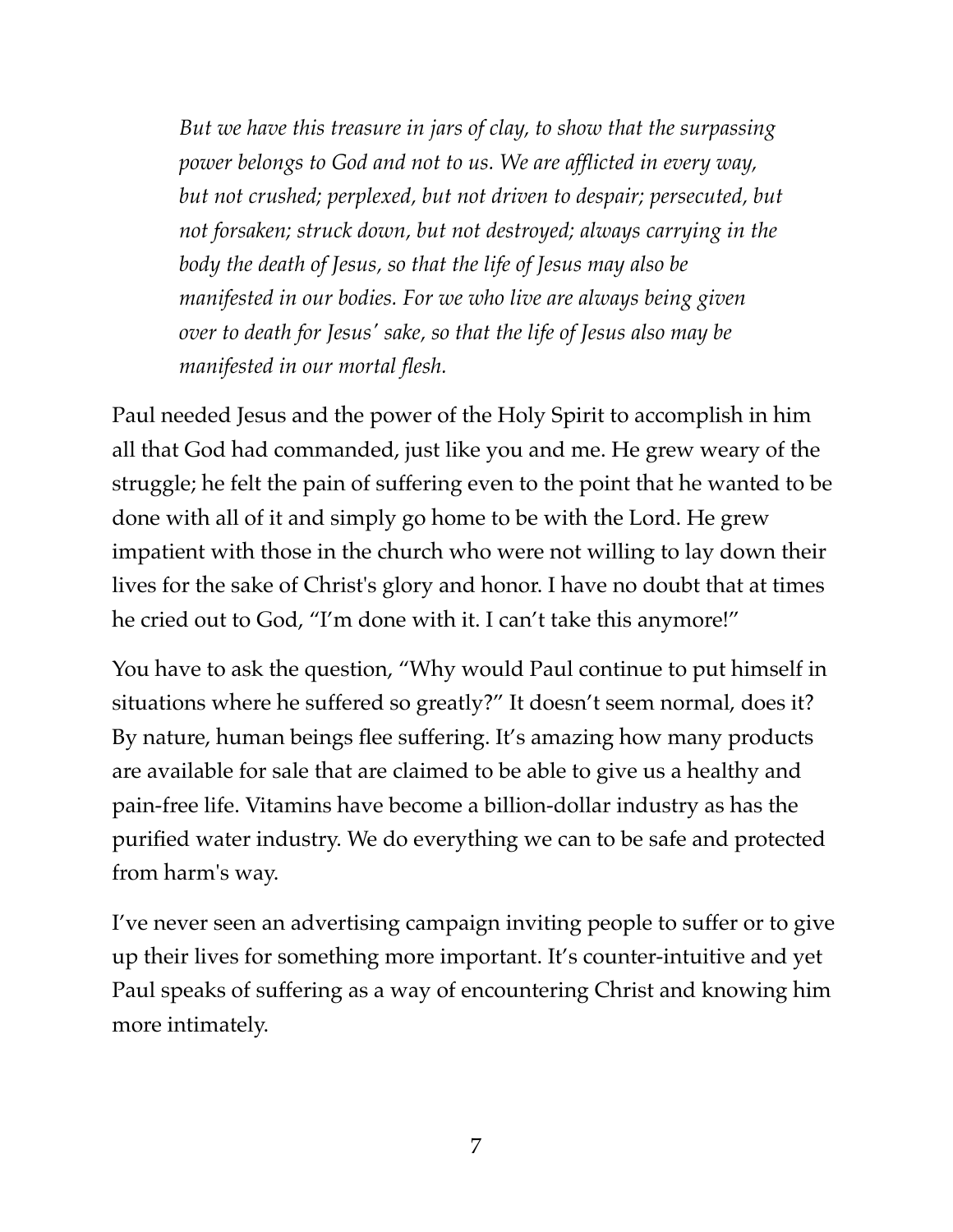Paul gives us the reason that he is willing to suffer and die in our passage in Philippians 3:12b, *"…but I press on to make it my own, because Christ Jesus has made me his own."* I love the wordplay here. He has *"not yet"* attained perfection but *"Christ Jesus has made me his own"*, so he will *"press on."* I think that Paul made it his habit of remembering his story from the beginning on the road to Damascus, where he first encountered the risen Savior. Sometimes it is helpful to remember your beginnings and victories through Jesus as a shot of adrenaline for continuing the race. It's helpful for us to speak of the victories that we have had in Christ so that others might be encouraged to follow him as well.

Why had Jesus made Paul his own? Paul knew why because in Damascus Jesus sent Ananias to tell Paul what he must do. Acts 9:15–16,

*But the Lord said to Ananias, "Go, for he is a chosen instrument of mine to carry my name before the Gentiles and kings and the children of Israel. For I will show him how much he must suffer for the sake of my name."*

In other words, suffering was simply a part of the apostolic calling upon his life. To be faithful to his calling he had to embrace what Jesus had called him to do—which included suffering. Paul had begun the letter to the Philippians by exhorting the church at Philippi to be willing to suffer.

In Philippians 1:27–30,

*Only let your manner of life be worthy of the gospel of Christ, so that whether I come and see you or am absent, I may hear of you that you are standing firm in one spirit, with one mind striving side by side for the faith of the gospel, and not frightened in anything by your opponents. This is a clear sign to them of their destruction, but of your salvation, and that from God. For it has been granted to you*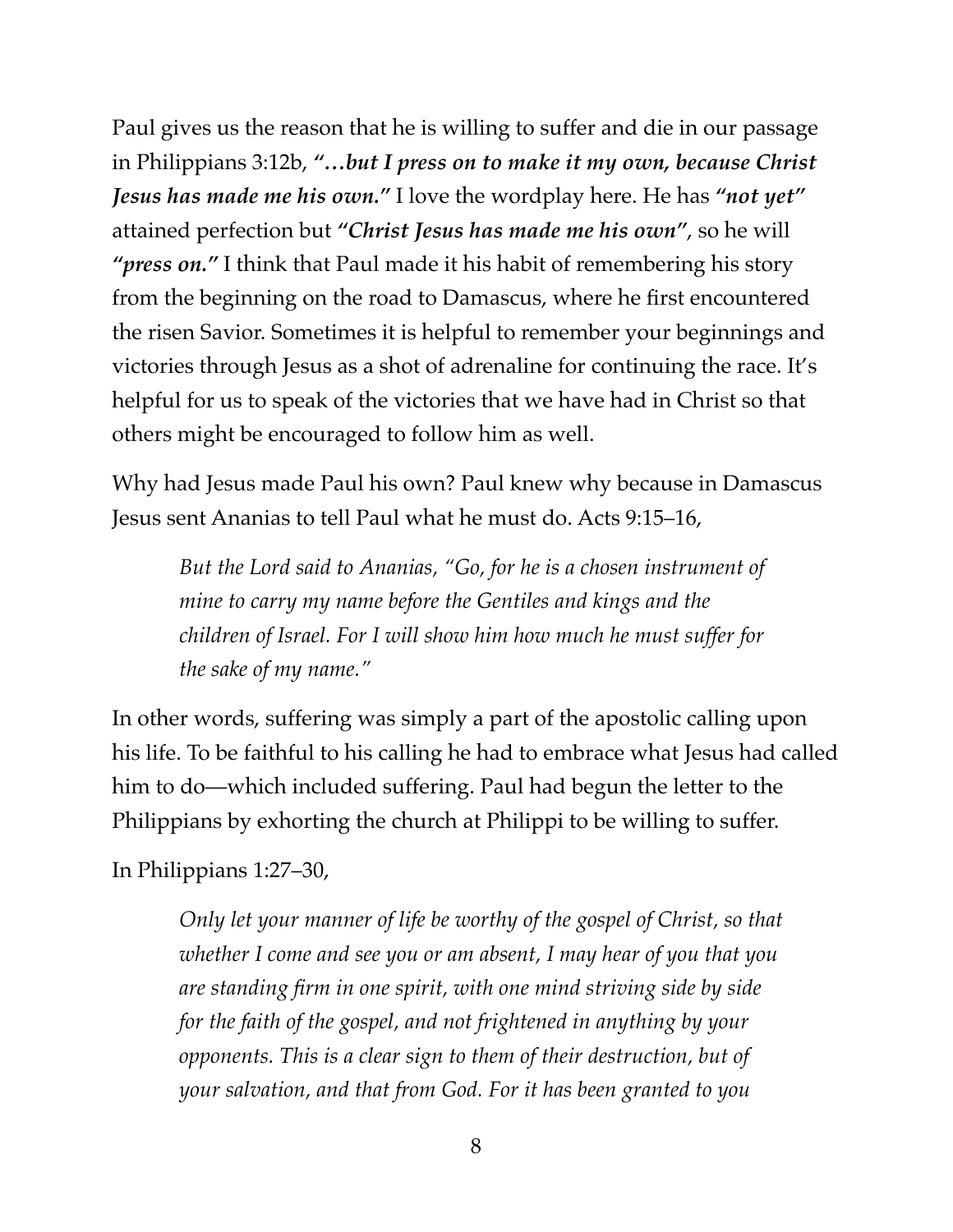*that for the sake of Christ you should not only believe in him but also suffer for his sake, engaged in the same conflict that you saw I had and now hear that I still have.*

We can see here that for Paul suffering is not limited to apostles only but should be seen as a gift for all those who believe. Was this merely the opinion of Paul or was it to be seen as ordinary for every Christian? Jesus was very upfront to those who listened to His teaching. He told the crowd in Luke 9:23–24,

*And He said to all, "if anyone would come after me, let him deny himself and take up his cross daily and follow me. For whoever would save his life will lose it, but whoever loses his life for my sake will save it."*

Paul was focused on one thing and would not let those things which are behind distract him from it. He pressed on for the prize. We often let those things which are behind distract us, whether they be good things or bad things. Looking at what is in the past often keeps us from what God has for us in the future.

If you're like me, the enemy likes to whisper in my ear that I am not worthy because of things bad things I did in the past. Certainly, Paul had many times been reminded by Satan that he had been responsible for the persecution and death of many Christians before he encountered Christ. It is a deception to live either in the past or in the future; God wants us to press on in the present because the present is where eternity touches us now. Paul knew that a race is won only in the present moment, not in the past or in the future.

*"I press toward the goal for the prize of the upward call of God in Christ Jesus.*" The prize is the upward call of God. Just like in Exodus 24 where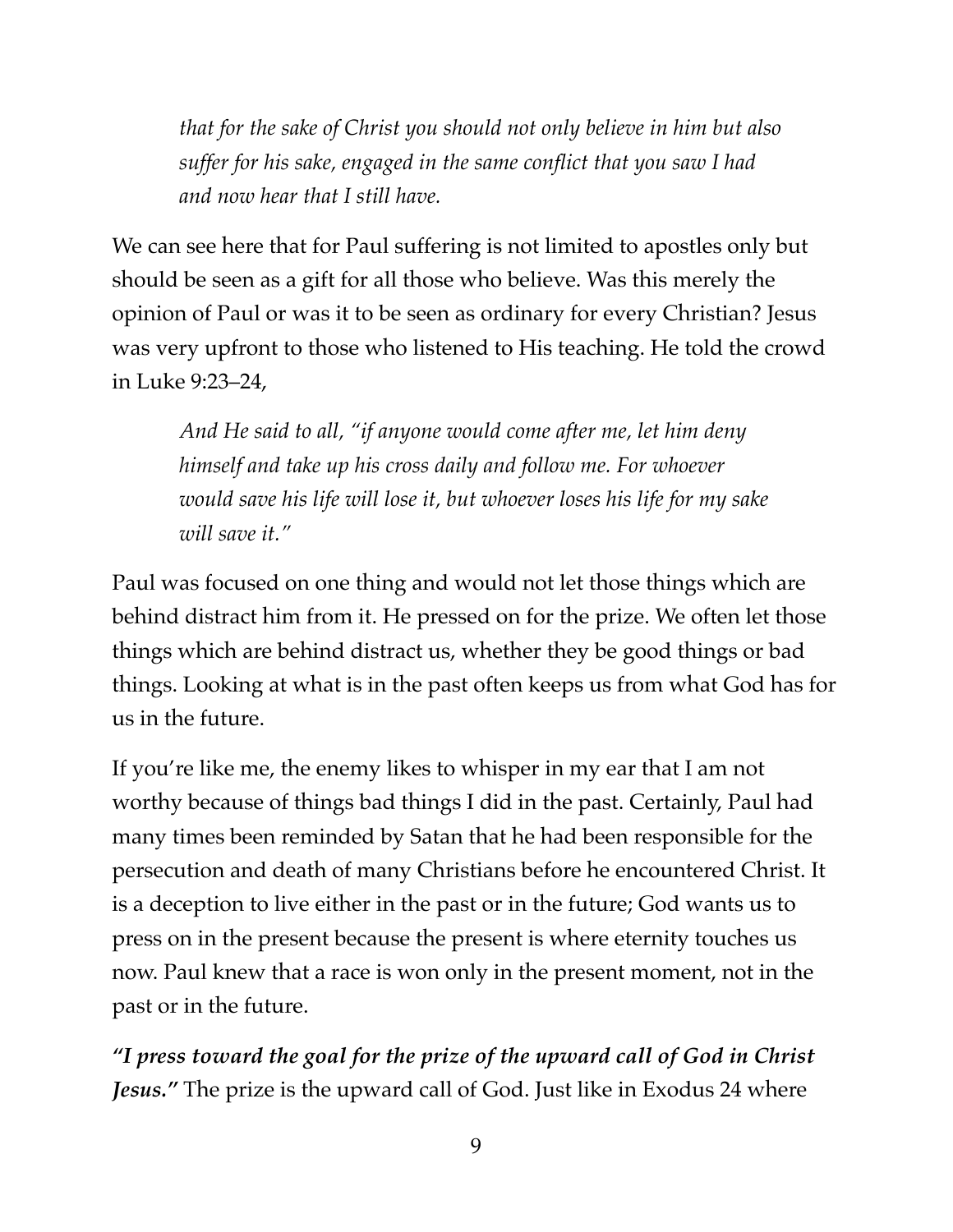Moses was invited to enter the glory cloud into the presence of God on Mount Sinai. The prize is the call itself to encounter God. The prize is being able to run the race and working with God as a servant-partner to do the work of His kingdom. Paul knew that the calling had come from the heart of God and that made it holy and wonderful. It was a summons from Christ who sits at the right hand of the Father.

Paul's life had become one thing and one thing only—the pursuit of Christ. It had become his singular passion to know him in the power of the resurrection and that became the goal of his pursuit. The metaphor here is likened to a race where the finish line must be kept in view.

Paul knew that there was never a shortage of things to take his focus off of his pursuit of Jesus which is why he needed to focus intently on the upward call of God in Christ Jesus. He also knew that the more he found Christ in the middle of suffering the less he was inclined to find satisfaction in himself and the world.

Malcomb Muggeridge, the Christian journalist, who lived long enough to have a realistic view of the illusion of painlessness, wrote,

Contrary to what might be expected, I look back on experiences that at the time seemed especially desolating and painful with particular satisfaction. Indeed, I can say with complete truthfulness that everything I have learned in my seventy-five years in this world, everything that has truly enhanced and enlightened my existence, has been through affliction and not through happiness, whether pursued or attained…this of course, is what the cross of Christ signifies, and it is the cross more than anything else, that has called me inexorably to Christ.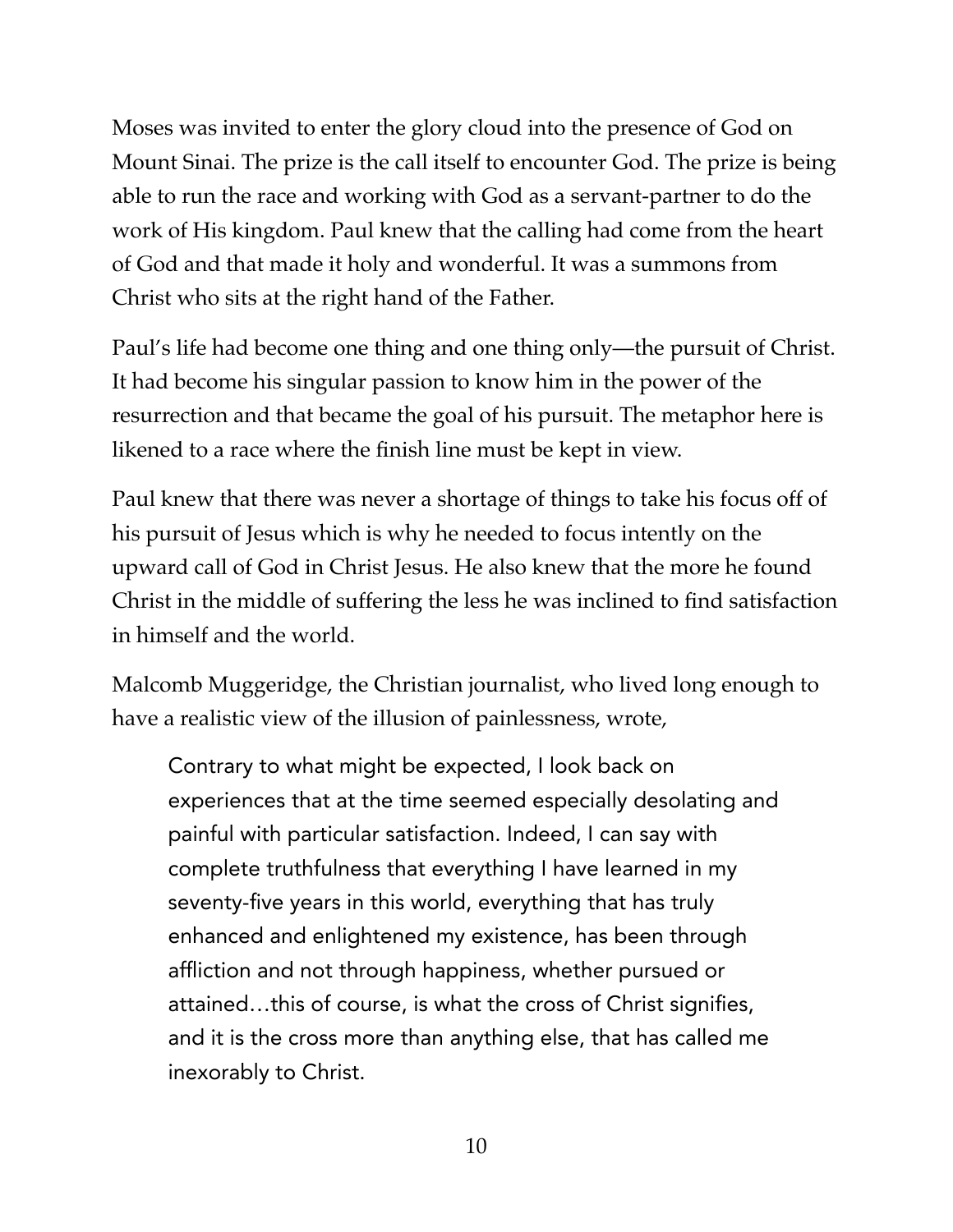In conclusion, let's read Philippians 3:15–16,

*Let those of us who are mature think this way, and if in anything you think otherwise, God will reveal that also to you. Only let us hold true to what we have attained.*

Paul is speaking to those who are mature in their faith and those who consider themselves to be so but maybe aren't. He is challenging each one to evaluate their priorities as to whether they line up with the upward call that God has on their lives or not. He is calling the church at Philippi to be united in their pursuit of Christ and the building of the kingdom of God. It would come with a price but should be seen as well worth it in light of the prize of knowing Jesus intimately.

In our Gospel reading this morning from <u>Luke 20:9–19</u> Jesus was addressing the religious leaders who were questioning his authority to teach by speaking to them in a parable of the tenants. At the end of the parable they clearly realized that he was speaking of them as the wicked tenants and Jesus was claiming to be the owner's Son, whom they were rejecting. He quotes to them from Psalm 118:22, *"The stone that the builders rejected has become the cornerstone."* They would have been very familiar with this Messianic Psalm, but next Jesus refers to the danger of opposing him. If they tripped over the cornerstone, they would be injured but if the stone fell on them, they would be crushed. They wanted to arrest him but were afraid to because the people saw Jesus as a great prophet. In claiming to be the cornerstone Jesus was actually saying much more. Let me read to you Psalm 118:22 but add in verses 23–24,

*"The stone that the builders rejected has become the cornerstone. This is the Lord's doing; it is marvelous in our eyes.*